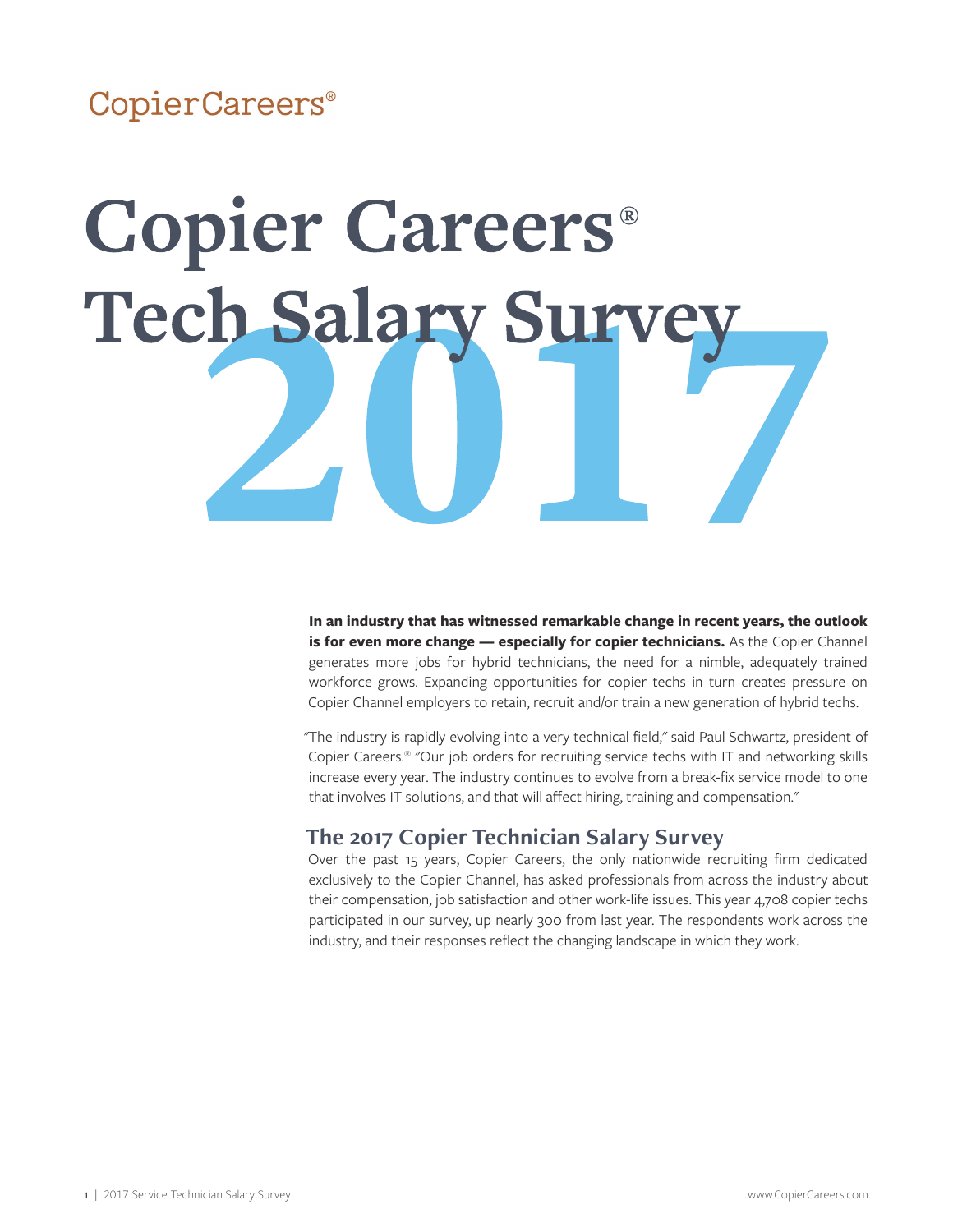# 4'708

# **COPIER CHANNEL TECHNICIANS PARTICIPATED IN OUR 2017 SURVEY**

# **Copier Techs by the Numbers**

This year **4,708 copier service technicians** responded to our online **Service Tech Salary Survey**. The resulting snapshot shows an industry with some growing pains. Demand for qualified service techs is up; salaries have increased slightly, and technicians report being increasingly open to changing jobs.

**Seventy-one percent** of those who took our 2017 Service Technician Salary Survey said they **are "actively" or "somewhat" looking for a new job**.

"Today the Copier Channel is like a hot real-estate market. If you want to hire good people, you need to jump on it," said Paul Schwartz, president of Copier Careers. "In this salary survey, we had an all-time high of 34 percent of respondents who said they are actively looking for a new job."

Of those responding, 88 percent pointed to "job opportunities too good to pass up," and 81 percent said they also "want higher compensation."

"Many techs say they are looking for a more dynamic environment and the opportunity for more training," Schwartz said. "We see why their interest is high, because we have a very high number of job orders for qualified copier techs."

In 2017, news reports verify that information technology and **computer tech jobs** are a hot-growth area across the United States. This intersects with staffing needs in the Copier Channel — and is driving a demand for higher salaries in the channel.



# *Average Service Technician Salary 2002-2017*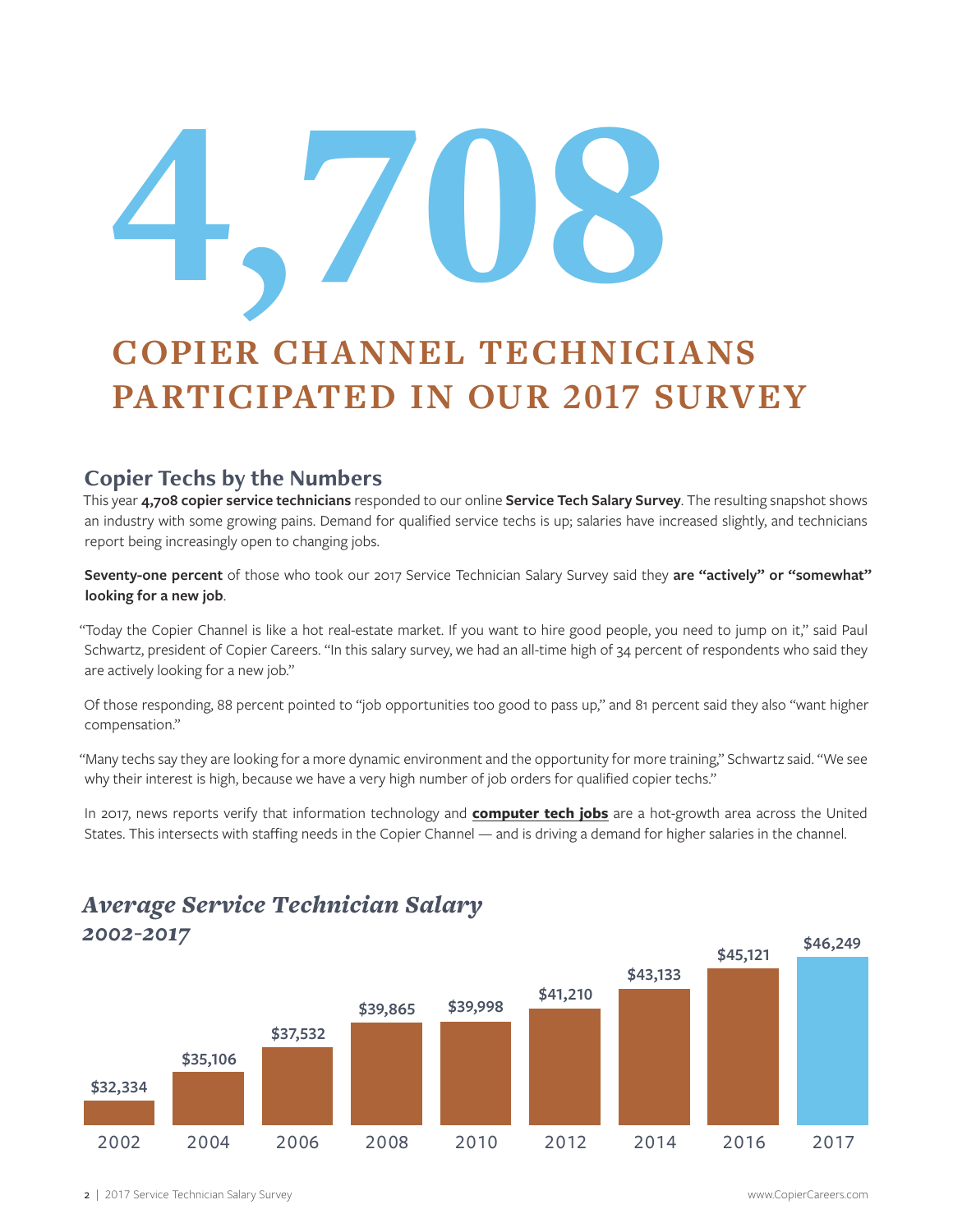# *Satisfaction with Compensation Package*



# *Overall Satisfaction*



# **2017 Salary and Benefits**

The average salary for a copier service technician increased in 2017 by 2.5 percent to \$46,249 from 2016. On average, technicians also earned \$6,121 in cash rewards in 2017. This included certification and training rewards, retention, performance and signing bonuses and project completion awards.

One indicator that Copier Channel employers are focused on finding qualified candidates to fill increasing high-tech jobs is reflected in the fact that 13 percent more copier techs reported receiving signing bonuses in the past year.

In 2017, copier techs reported the top forms of non-cash compensation, included:

- 99 percent received health insurance benefits
- 99 percent were reimbursed for the cost of obtaining certifications
- 89 percent received employer-sponsored education and training
- 79 percent had access to a company car or a car allowance, an increase of 6 percentage points from 2016

Slightly more than half of survey respondents (55 percent) said they are very satisfied or satisfied with their compensation. Twentythree percent held a neutral opinion, and 22 percent reported being dissatisfied or very dissatisfied with their compensation.

# **TOP NON-CASH/ INDIRECT CASH REWARDS**

- 1. Health benefits
- 2. Certification reimbursement
- 3. Further education/training
- 4. Company car/car allowance
- 5. Tuition reimbursement

## **TOP REASONS FOR EARNING BONUSES**

- 1. Certification/training
- 2. Retention bonus
- 3. Personal performance
- 4. Signing bonus
- 5. Project milestone completion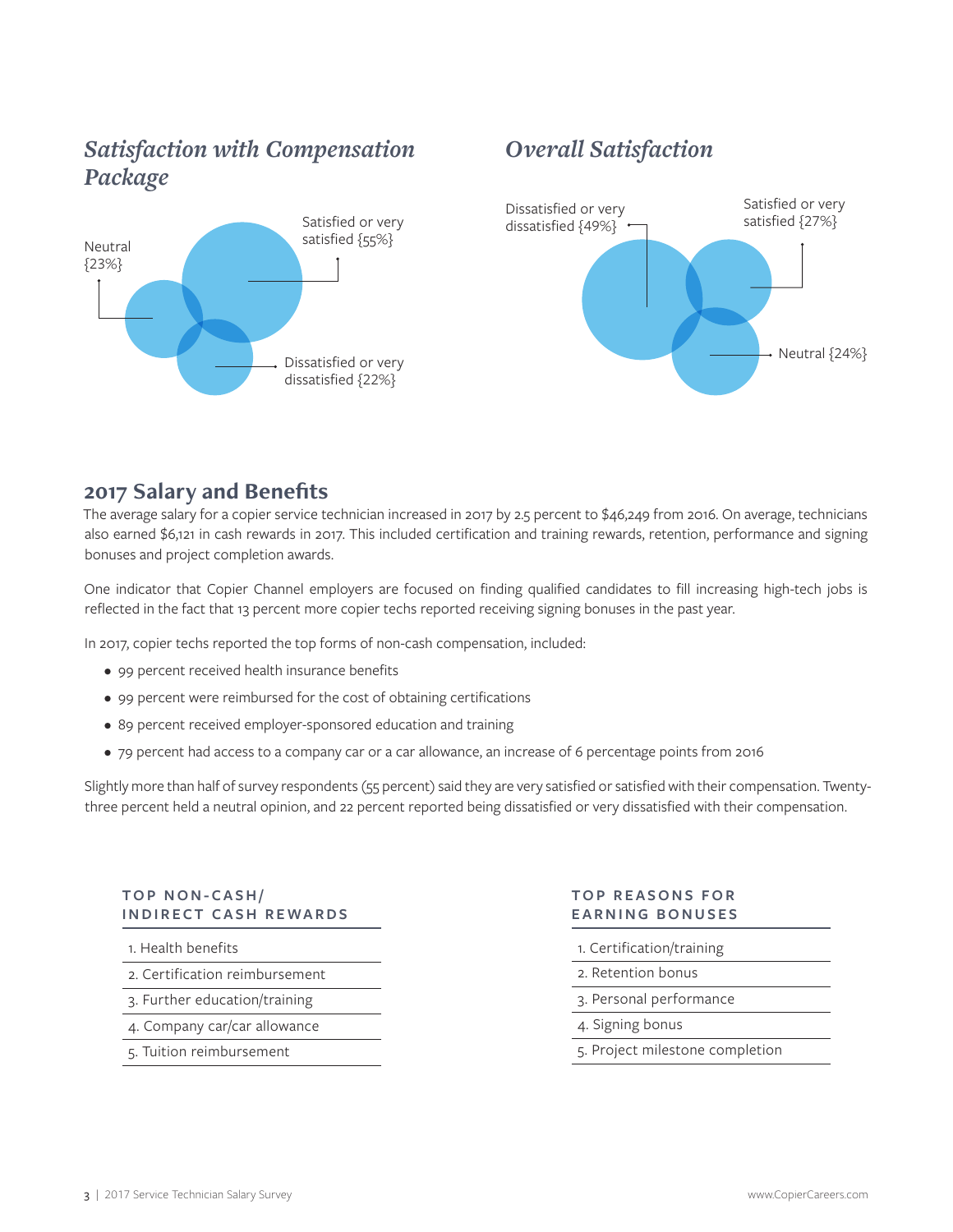# *What matters most to you about your job?*



# **While the majority of survey respondents (55%) said they are satisfied with their compensation, they also identified other factors that would improve their job satisfaction.** "The effectiveness of immediate supervisor" was up 6 percentage points to 61 percent in 2017.

"Much of what copier techs want hinges on the effectiveness of their immediate supervisor," said Jessica Crowley, business development manager and senior recruiter at Copier Careers. "When it comes to the reasons people want to move on, morale is a big driver. Effective supervisors tend to be proactive, which has an effect on the day-to-day work of copier techs, their access to training, bonuses and feeling that they are part of a team."

For one copier tech, negative job satisfaction arose from a lack of logistical support that made earning bonuses difficult:

"Our bonus program is driven by meter clicks, but since techs have no control over the equipment they service or how many copies per month customers run, they have no control over their bonus. It's frustrating. I've been doing this for almost 30 years, and I'm weary of the extravagance spent 'motivating' the sales force, while service can't get a cost of living raise."

| AVERAGE YEARS WITH<br><b>CURRENT EMPLOYER</b> |     | <b>AVERAGE YEARS IN</b><br><b>COPIER INDUSTRY</b> |     |
|-----------------------------------------------|-----|---------------------------------------------------|-----|
| 2002                                          | 5.5 | 2002                                              | 6.5 |
| 2004                                          | 5.5 | 2004                                              | 7.1 |
| 2006                                          | 5.8 | 2006                                              | 7.4 |
| 2008                                          | 5.1 | 2008                                              | 7.4 |
| 2010                                          | 5.8 | 2010                                              | 7.8 |
| 2012                                          | 6.0 | 2012                                              | 8.1 |
| 2014                                          | 6.5 | 2014                                              | 8.1 |
| 2015                                          | 6.3 | 2015                                              | 7.5 |
| 2016                                          | 6.3 | 2016                                              | 6.8 |
| 2017                                          | 6.1 | 2017                                              | 7.1 |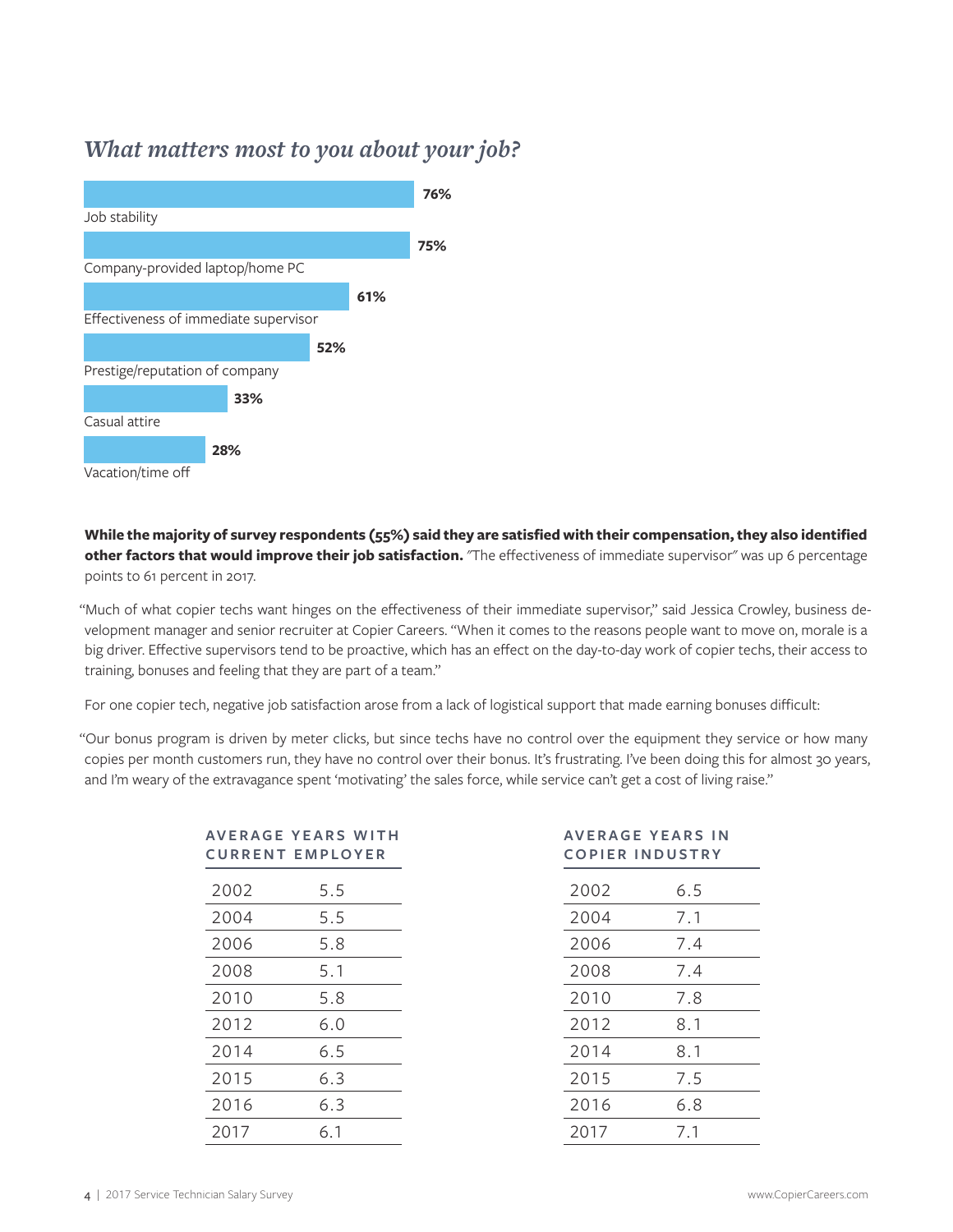# *Not long ago, we would be surprised that there was a woman in a tech position… the indicator doesn't surprise us anymore.*

Copier service technicians who took this year's salary survey identified where they work by type of copier business. This included:

- 28 percent at IT/MNS service providers, an increase of 9 percentage points
- 26 percent at single-location independent copier dealers
- 24 percent at multi-location regional dealers
- 16 percent at OEMs
- 1 percent at national sales and service and other third-party organizations

On average, a technician is just shy of 34 years old and has worked in the Copier Channel for 7.1 years — an increase from last year, when average time in the field was 6.8 years.

In 2017, 25 percent of copier technicians were women, an increase of 1 percentage point over 2016. That reflects an 11-point increase since 2010. In 2002 — the first year of the Salary Survey — only 4 percent of copier technicians were women.

"Not long ago, we would be surprised that there was a woman in a tech position in the industry," Schwartz said. "Now we see more women in the tech side of the industry. The indicator doesn't surprise us anymore, and it's great to see the number of women in the industry growing."

Copier techs spend 52 hours per week on the job on average, plus an additional six hours on-call after hours — this is one hour more spent on-call than techs reported working in 2016.

# *Education Level Gender*



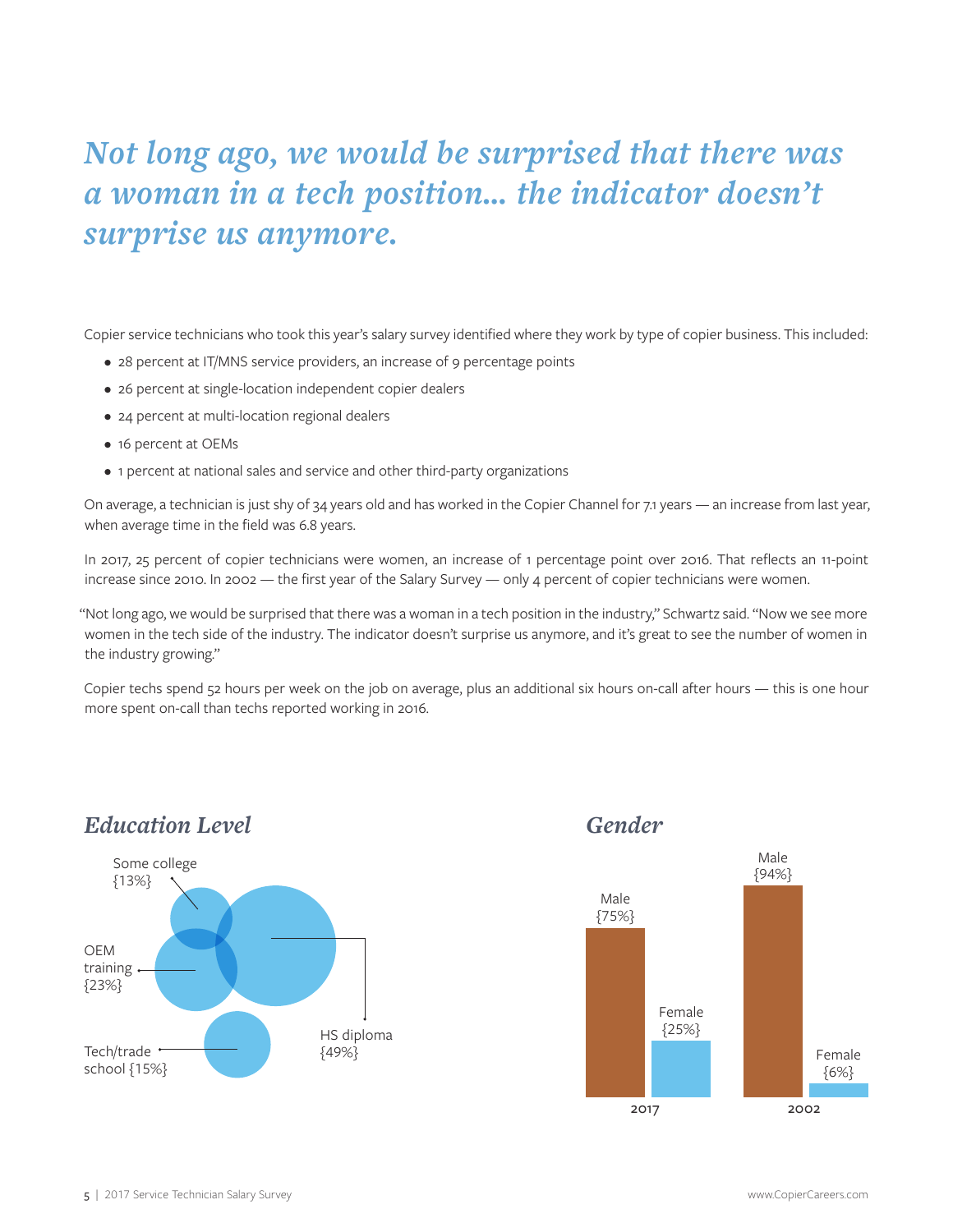# *Today the Copier Channel is like a hot real-estate market. If you want to hire good people, you need to jump on it.*

# **A Workforce in Transition**

As more copier technicians gain the networking and IT capabilities to become hybrid technicians, we will likely see continued flux in the channel as network-trained technicians move on to higher paying IT jobs in other industries — unless Copier Channel compensation, training and job satisfaction increase enough to keep technicians in the fold.

"As service technician jobs have evolved from primarily break-fix skills to include IT and programming abilities, techs want to be compensated for their additional training and skills," Crowley said.

She said this year's survey could be used as a guide for employers who want to know what it will take to retain skilled technicians. Beyond compensation, she noted, the real keys to satisfaction involve being recognized for good work, skill development and being encouraged to innovate.

"We hear again and again that techs want to work with highly talented peers, they want to learn new skills and they want to be part of cross-functional teams."

For one respondent, the employer and employee share responsibility for creating success and job satisfaction:

"I think talent and persistence are tied together for career success. Innate talent can only get you so far, and one must make the effort to learn new things."

# *Who do you work for?*



# **AV E R A G E H O U R S WORKED PER WEEK**

| 2002 | 46 |
|------|----|
| 2004 | 50 |
| 2006 | 51 |
| 2008 | 51 |
| 2010 | 52 |
| 2012 | 52 |
| 2014 | 50 |
| 2015 | 51 |
| 2016 | 52 |
| 2017 | 52 |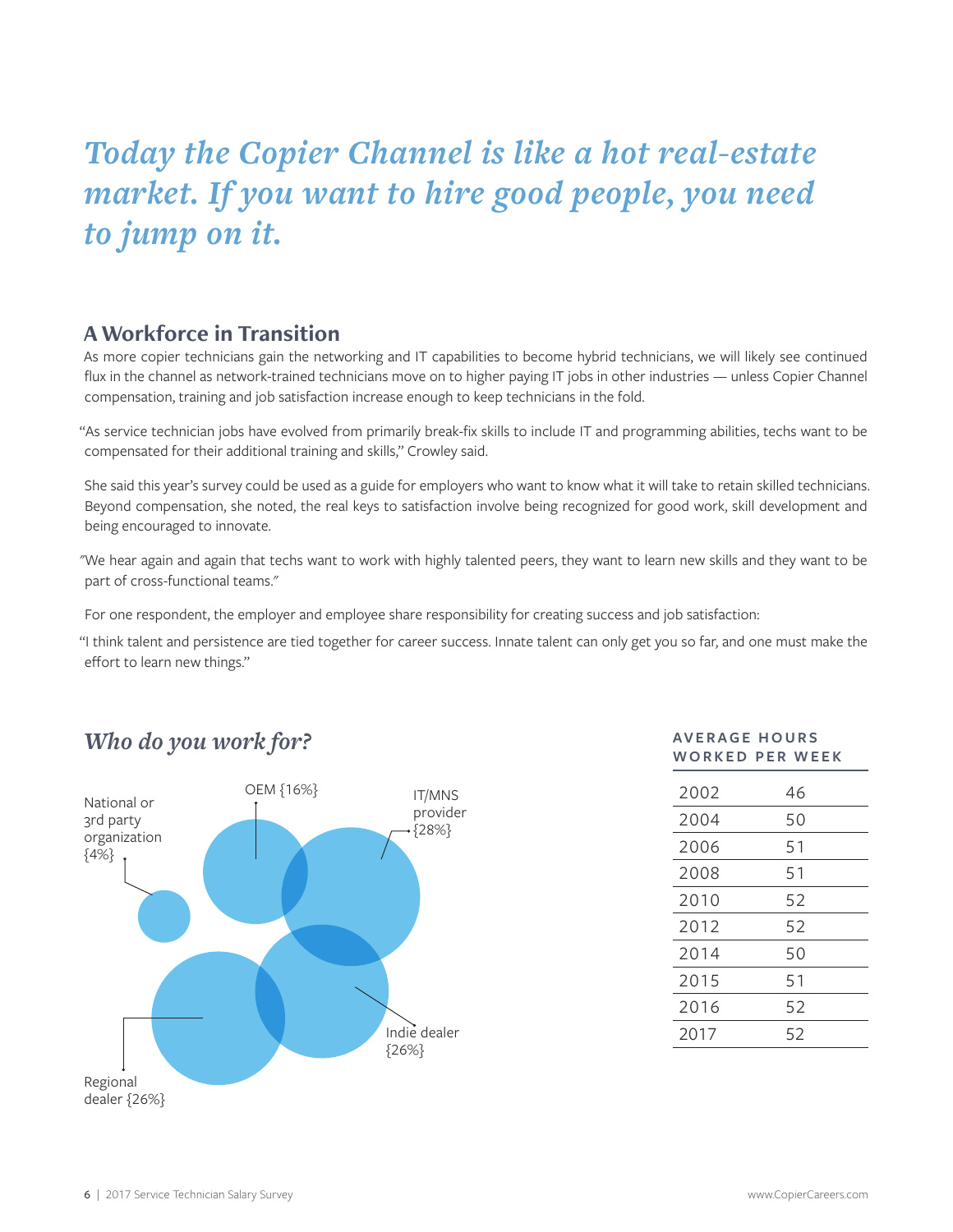# *The real keys to job satisfaction involve being recognized for good work, skill development and being encouraged to innovate.*

# **Clearly, the bottom line in job satisfaction for copier techs involves a lot more than a paycheck. One indicator is that 29 percent of respondents said they want to know that their work is important to the company's success, an increase of 9 percentage points in this year's survey.**

In the 2017 survey, service techs identified the "extras" that would encourage them to stay in the Copier Channel. Of the respondents to this year's survey:

- 87 percent want to know their company understands the importance of IT
- 82 percent want the ability to work on "new" innovative IT solutions
- 78 percent want to have the tools and support to do their job well
- 66 percent want to be recognized for work well done
- 64 percent want more skill development and educational/training opportunities
- 60 percent want to feel that their opinion and knowledge is valued

"Many copier techs want to feel their work contributes to the company's success, and they understand that creating solutions involves working with others across the organization in new and innovative ways," Crowley said.

One respondent described the pride in feeling that their job and output contributed to the company's success:

"The copier dealer that I worked for was bought out by another dealer, and the transition to the new company has been just amazing. We built a new shop, got more techs to build equipment, tripled the output from the shop and had the tools and resources to accomplish it. I love what this company does and how it is done."



# *Are you looking for a new job? Why are you looking for a new job?*